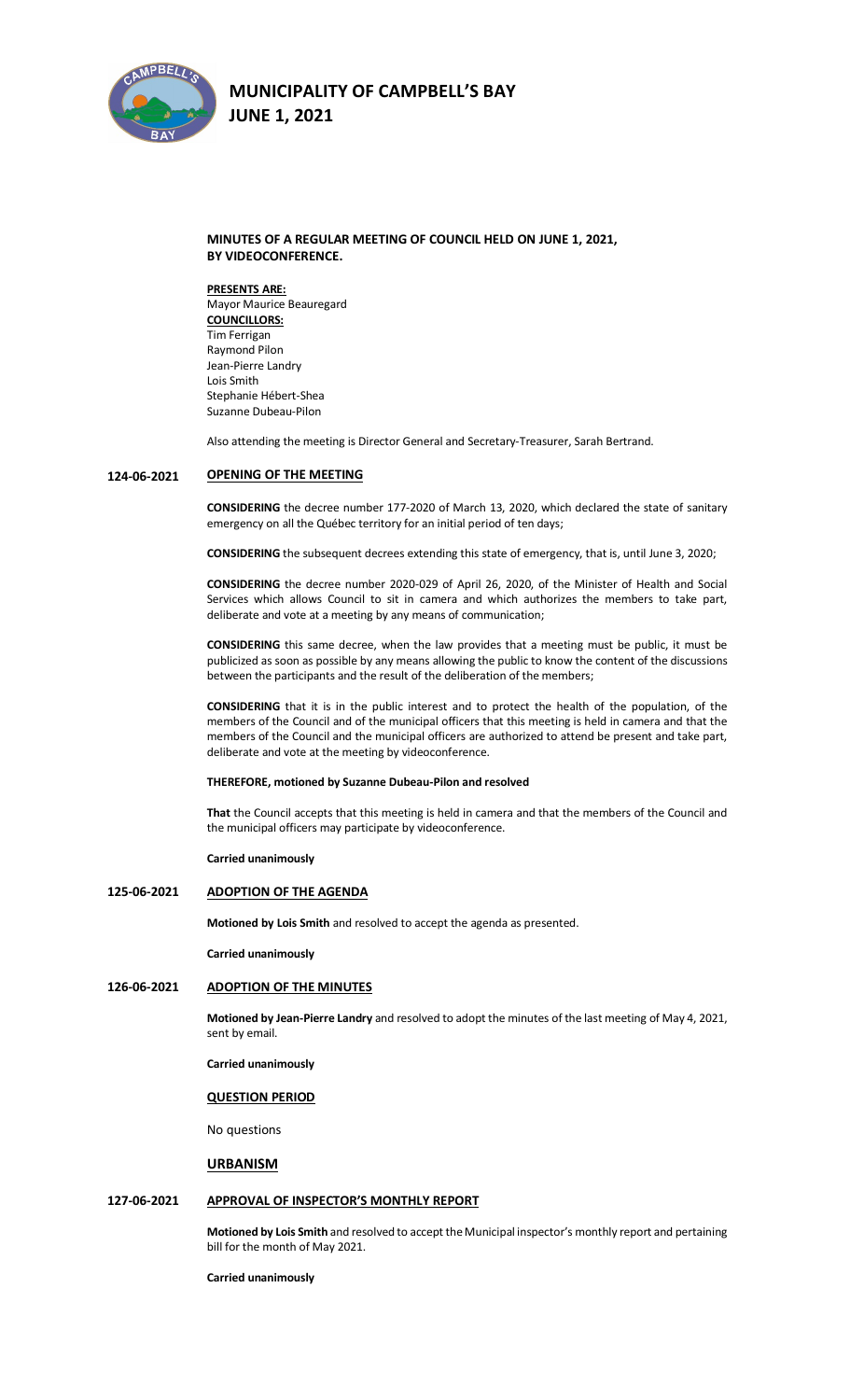

**It is noted that** both provincial laws regarding pool safety and cultural heritage have been modified**.**

## **128-06-2021 AUTHORIZATION OF EXPENSE – RENTAL OF LIONS HALL FOR JULY AND AUGUST COUNCIL MEETINGS**

**WHEREAS** the region will be in the yellow and green alert zone for the July and August Regular meetings;

**WHEREAS** the council room at the Municipal Office cannot ensure safe distancing;

**WHEREAS** the RA hall is not available;

**WHEREAS** the public is permitted given adequate space is available to ensure 6 ft distancing;

#### **THEREFORE**

**Motioned by Raymond Pilon** and resolved to rent the Lions Hall for the regular meetings of July and August. The expense is allocated from the Budgetary item: RA Hall maintenance.

**Carried unanimously**

### **MAYOR'S REPORT**

**It is noted that** the mayor provides an update on the gas tax program and the 2019 expense flood claim.

#### **FINANCE**

## **129-06-2020 MONTHLY BILLS**

**Motioned by Tim Ferrigan** and resolved to pay monthly bills as presented on the disbursement sheet of June 1, 2021, in the amount of \$54,213.16.

#### **Carried unanimously**

#### **Certificate of availability**

I, Sarah Bertrand, Director general of the Municipality of Campbell's Bay, certifies that there are funds available for the above-approved expenses.

Given in Campbell's Bay, this, 1<sup>st</sup> day of June 2021.

Sarah Bertrand DGST

### **130-06-2021 RESOLUTION CONCERNING THE LIST OF PROPERTIES TO BE SOLD**

The Secretary-treasurer shall submit to the Council, for review and consideration, a statement of the property taxes due to the municipality, as of September 9, 2021, in order to meet the requirements of Section 1022 of the Municipal Code of the Province of Québec;

### **It is proposed by Suzanne Dubeau-Pilon and resolved**

**THAT** the said statement be and is approved by the Council and that the Secretary-Treasurer, Director General take the procedures required for the purpose of having the Regional County Municipality (MRC Pontiac) sell the property.

### **Carried unanimously**

## **131-06-2021 RESOLUTION - MANDATE TO REPRESENTATIVE**

To authorize the Secretary-Treasurer to bid on the acquisition of certain real property offered for sale for non-payment of taxes;

**WHEREAS** the Municipality of Campbell's Bay may bid on and acquire real property offered for sale for unpaid municipal taxes, pursuant to Section 1038 of the Municipal Code;

**WHEREAS** certain properties will be put up for sale for non-payment of taxes, and this, according to resolution number 130-06-2021;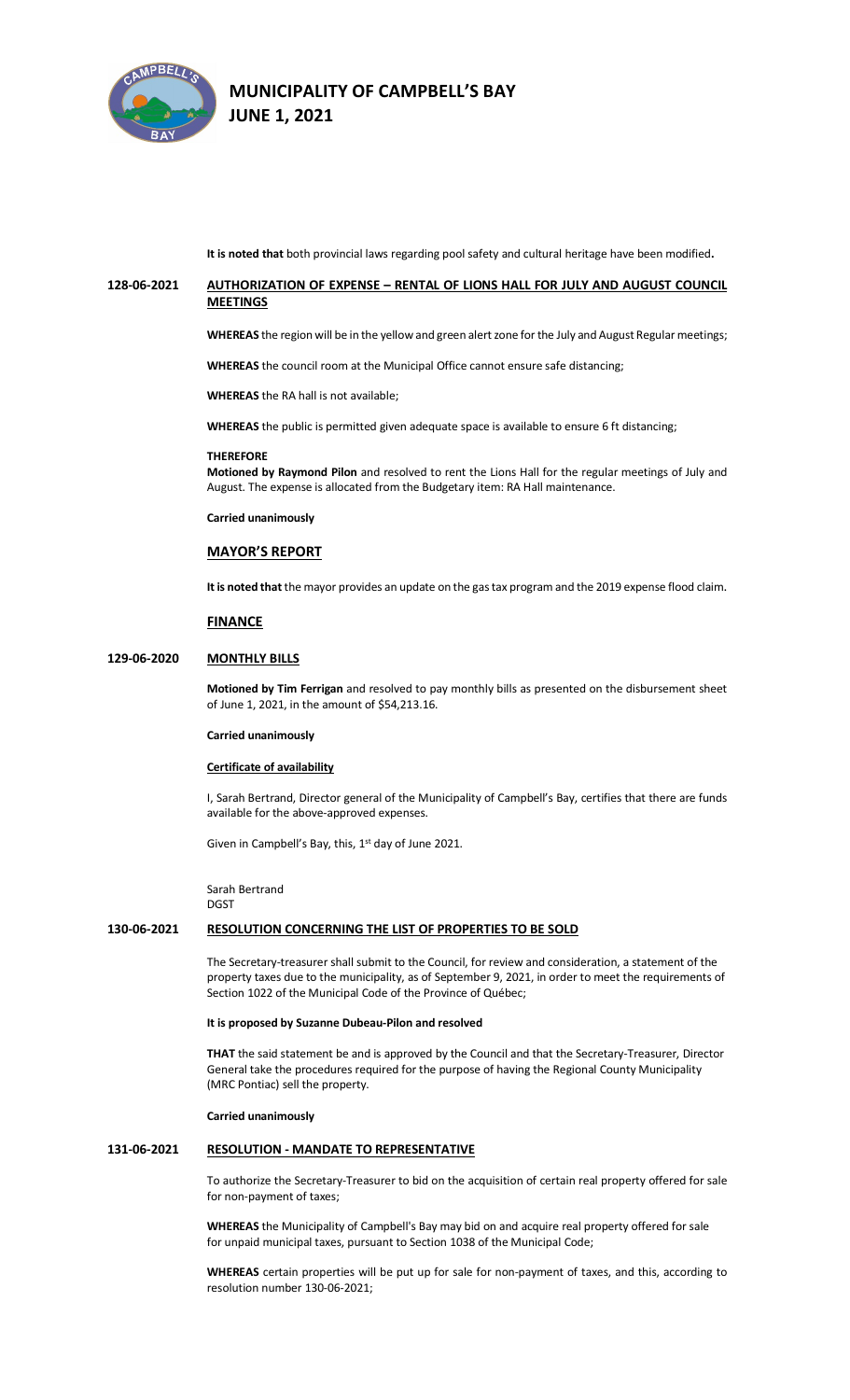

WHEREAS Council deems it appropriate to authorize the Secretary-Treasurer and Director General to bid on and acquire certain properties put up for sale for non-payment of taxes; It is proposed by Suzanne Dubeau-Pilon and resolved

### **THAT:**

In accordance with the provisions of the Municipal Code, Council authorizes the Secretary-Treasurer and Director General to bid for and in the name of the municipality for certain immovables that are the object of the sale for non-payment of taxes to be held on September 9, 2021, and this, up to the amount of the taxes, in capital, interests and costs.

#### **Carried unanimously**

## **132-06-2021 ADOPTION OF BYLAW NO 101-19 M01 REGARDING CONTRACTUAL MANAGEMENT**

**WHEREAS** By-law Number 101-19 on contract management was adopted by the Municipality on March 5, 2019, in accordance with Section 938.1.2 of the Quebec Municipal Code (hereinafter referred to as "M.C.");

**WHEREAS a**n Act to establish a new planning regime for flood risk areas of lakes and watercourses, to grant temporary powers to municipalities to meet certain needs and to amend various provisions (S.Q. 2021, chapter 7) received assent on March 25, 2021;

**WHEREAS** in the context of the COVID-19 pandemic, section 124 of this Act provides that for a period of three (3) years, starting June 25, 2021, municipalities must provide for measures to favour Quebec businesses for any contract involving an expenditure below the threshold decreed for the expenditure of a contract that can only be awarded after a request for public tender;

**WHEREAS** a notice of motion was given and a draft by-law was tabled and presented at the meeting of May 4, 2021**;**

**It was proposed by Jean-Pierre Landry** and resolved unanimously that this Regulation be adopted.

**Carried unanimously**

### **133-06-2021 SERVICE CONTRACT - SNOW AND ICE REMOVAL ON MTQ ROADS - 2021-2022 SEASON**

**CONSIDERING that** the Council has taken note of the special quote # 8908-21-4920;

**Moved by Raymond Pilon and resolved** to accept the terms and conditions of the contract as well as the offer of \$5,285.16 from file 8908-21-4920 for the 2021-2022 season;

**Be it further resolved that the Director General be authorized to sign the contract.**

**Carried unanimously**

## **134-06-2021 AUTHORIZATION OF EXPENSE – INSURANCE PREMIUM FOR SKATEPARK**

**Motioned by Stéphanie Hébert-Shea** and resolved to authorize the expense of \$973.37 for the additional insurance premium for the skatepark.

**Carried unanimously**

### **COMPLIANCE AUDITS - ADOPTION OF BUDGET - CMQ**

It was noted that council had received a letter dated May 25, 2021 from the Commission municipale du Québec concerning the compliance audit of the adoption of the municipal budget.

## **135-06-2021 AUTHORIZATION OF EXPENSE - WEED TRIMMERS**

**Motioned by Suzanne Dubeau-Pilon** and resolved to authorize the expense of \$1800 for the purchase of two weed trimmers. The expense is authorized from the budgetary item: General supplies.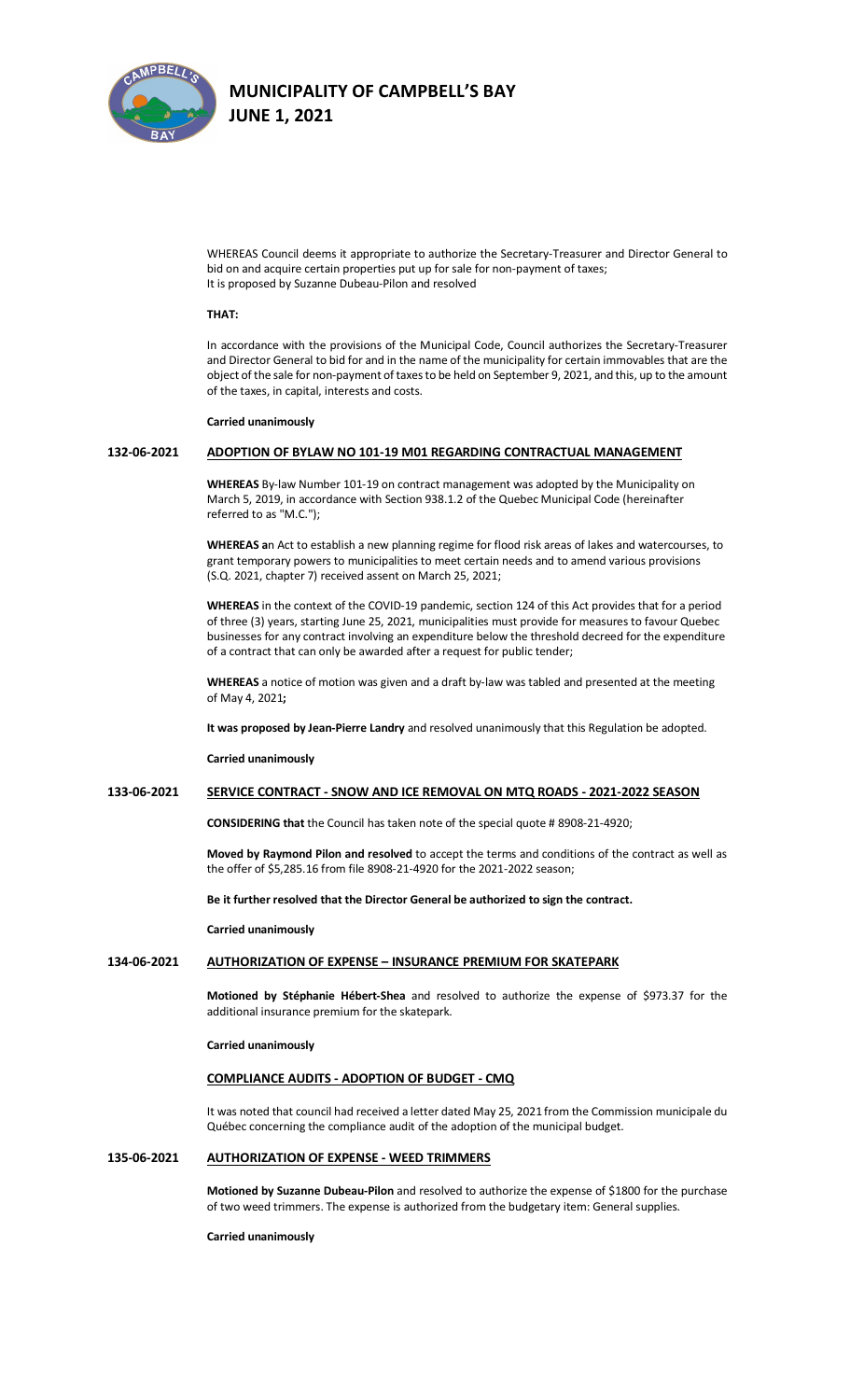

### **136-06-2021 AUTHORIZATION OF EXPENSE - TIRES FOR 1/2 TON TRUCK**

**Motioned by Stephanie Hebert-Shea** and resolved to authorize the expense of \$760 for 4 new tires from CPM garage for the 1/2-ton truck. The expense is authorized from the budgetary item: vehicle maintenance.

### **Carried unanimously**

## **137-06-2021 AUTHORIZATION OF EXPENSE – TRANSFER SITE- - PURCHASE 2 NEW RECYCLING BINS**

**Motioned by Tim Ferrigan** and resolved to authorize the expense of \$5520 plus taxes for the purchase of 2 new recycling bins from BM Custom Metals. The expense is authorized from the budgetary item: Transfer site maintenance.

**Carried unanimously**

## **138-06-2021 WASTE MANAGEMENT COMMITTEE – MRC PONTIAC**

**Motioned by Suzanne Dubeau-Pilon** and resolved that Councillors Stephanie Hebert-Shea and Lois Smith, as replacement, be named members of the MRC Pontiac Regional Committee concerning waste management, as requested by the MRC Pontiac.

### **Carried unanimously**

### **139-06-2021 AUTHORIZATION OF EXPENSE - ANNUAL WATER SOFTENER INSPECTION**

**Motioned by Jean-Pierre Landry** and resolved to authorize the expense of \$3000 plus taxes for the annual inspection of the water treatment plant and process by Magnor. The expense is authorized from the budgetary item: Water softener professional fees.

#### **Carried unanimously**

## **PARKS, RA HALL AND RINK**

### **140-06-2021 DOWNTOWN PARKS PROJECT – TENDER PREPARATION**

**Motioned by Stephanie Hebert-Shea** and resolved to authorize an additional budget of \$5000 as proposed by Fotenn for the preparation of the tender documents.

**Carried unanimously**

### **141-06-2021 AUTHORIZATION OF EXPENSE – BANNER PROGRAM**

**Motioned by Jean-Pierre Landry** and resolved to authorize the expense of \$6,000 for the creation of a banner branding program including the purchase and installation of banners. The expense is allocated from the Renouveau Villageois grant program.

### **Carried unanimously**

## **142-06-2021 PROGRAM FOR THE ACQUISITION AND INSTALLATION OF CHARGING STATIONS IN PARTNERSHIP WITH TOURISM OUTAOUAIS**

**WHEREAS** subject to the conclusion of a Contribution Agreement between Natural Resources Canada and the applicant for the funding of the project described in the Zero Emission Vehicle Infrastructure Program application form

**Motioned by Stephanie Hebert-Shea** and resolved that THE MUNICIPALITY OF CAMPBELL'S BAY pay the sum of \$5,000 for the realization of the project entitled Project for the acquisition and installation of charging stations in partnership with Tourisme Outaouais.

**Be it further resolved that** the Director General be authorized to sign all documents pertaining to the request.

**Be it further resolved that** the spare charging station be installed at the recreation center.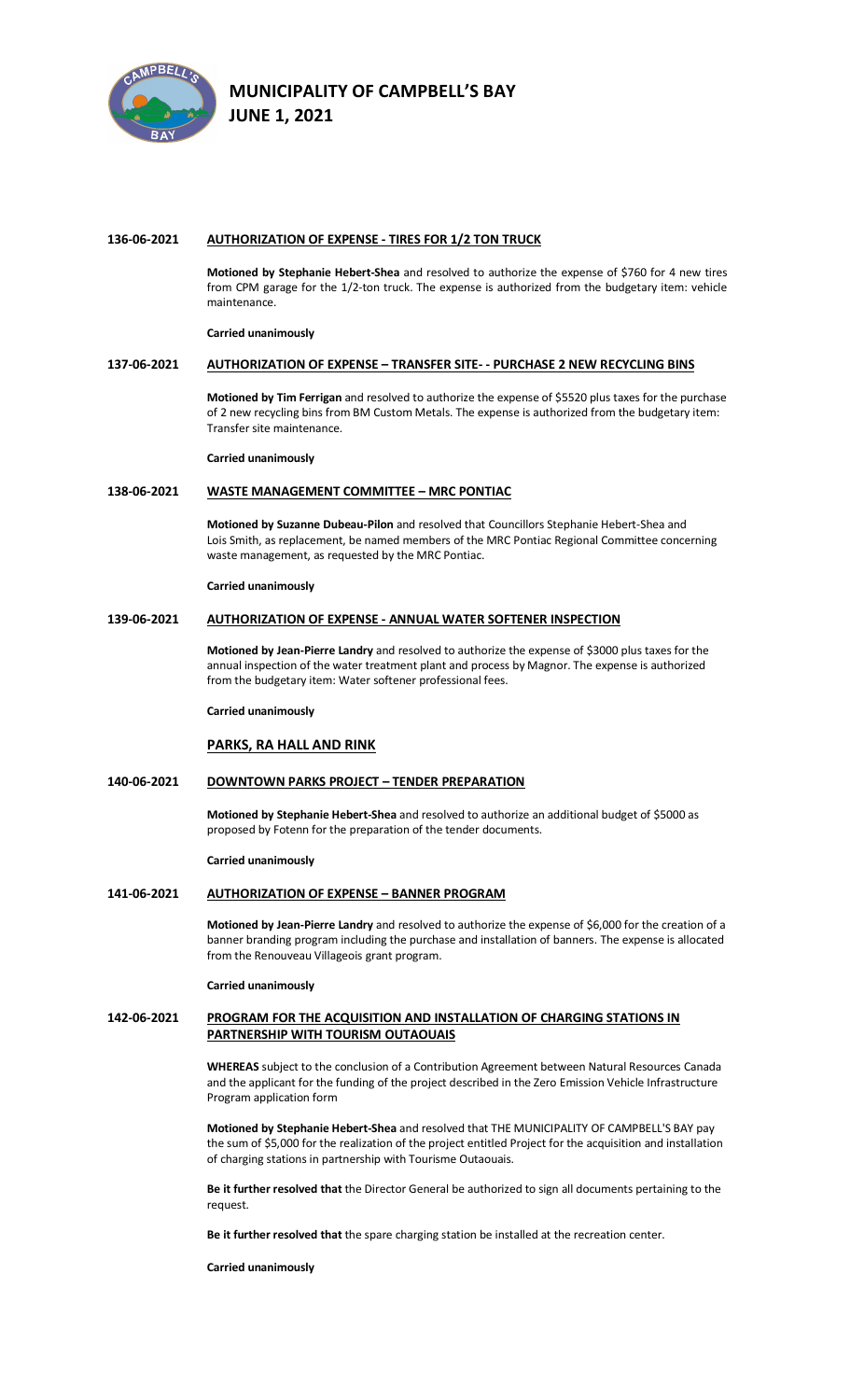

## **143-06-2021 AUTHORIZATION OF EXPENSE – FLOWER MAINTENANCE CONTRACT**

**Motioned by Suzanne Dubeau-Pilon** and resolved to authorize the expense of \$1200 plus taxesfor the maintenance of the flowers at the Mural and Memorial parks and at the Municipal Docks. The expense is allocated from the budgetary item: Park Maintenance.

### **Carried unanimously**

## **DONATION FROM THE PONTIAC QUAD CLUB – NEW WASHROOM**

**It is noted that** the Pontiac Quad Club donated \$2000 to the Municipality for the construction of a new washroom along the Pontiac Quad Club trail.

## **144-06-2021 USE OF ABSENTEE VOTING FOR VOTERS 70 YEARS OF AGE OR OLDER FOR THE NOVEMBER 7, 2021, GENERAL ELECTION AND FOR ANY RERUN PROCEDURES FOLLOWING THAT ELECTION**

- **CONSIDERING THAT** the municipal general election will be held on November 7, 2021 in the context of the COVID-19 pandemic; **WHEREAS** the Chief Electoral Officer has enacted, in accordance with section 3 of the Act to
- facilitate the conduct of the municipal general election of November *7, 2021, in the context of the COVID-19 pandemic* (S.Q. 2021, c. 8), the Regulation to amend certain provisions in municipal matters in order to facilitate the conduct of the municipal general election of November *7, 2021 in the context of the COVID-19 pandemic* ((2021) 153 G.O.Q. II, 2111B), which came into force on May 15, 2021 and amends, in particular, certain provisions of the Act respecting elections and *referendums in municipalities* (CQLR, c. E-2.2) and the Regulation respecting postal *voting* (CQLR) , c. E-2.2, r. 3) (hereinafter: the *Regulation of the CEO);*
- **WHEREAS,** under the second paragraph of section 659.4 of the Act respecting elections and *referendums in municipalities,* as amended by section 40 of the *By-law of* the Chief Electoral Officer, the municipality may adopt a resolution to allow any person who is registered as a voter on its list of electors and who is 70 years of age or over on the day fixed for the poll to exercise his right to vote by mail, if such person so requests;
- **CONSIDERING** that the legal and regulatory framework for administering this voting method is now fixed and in force;
- **WHEREAS,** pursuant to the third and fourth paragraphs of section 659.4 of the *Act respecting elections and referendums in municipalities,* as amended by section 40 of the Regulation of the Chief Executive *Officer,* a resolution must be made not later than July 1st 2021 and a certified copy thereof must be sent, as soon as possible after its adoption, to the Minister of Municipal Affairs and Housing and to the Chief Electoral Officer.

### **IT WAS MOTIONED BY LOIS SMITH AND RESOLVED:**

To allow any person who is registered as a voter on the list of electors and who is 70 years of age or over on the day fixed for the poll to be able to vote by mail for the general election of 7 November 2021 and for any repetitions that may result therefrom, if he so requests;

To transmit to the Minister of Municipal Affairs and Housing and to the Chief Electoral Officer a certifed copy of this resolution.

### **Adopted unanimously**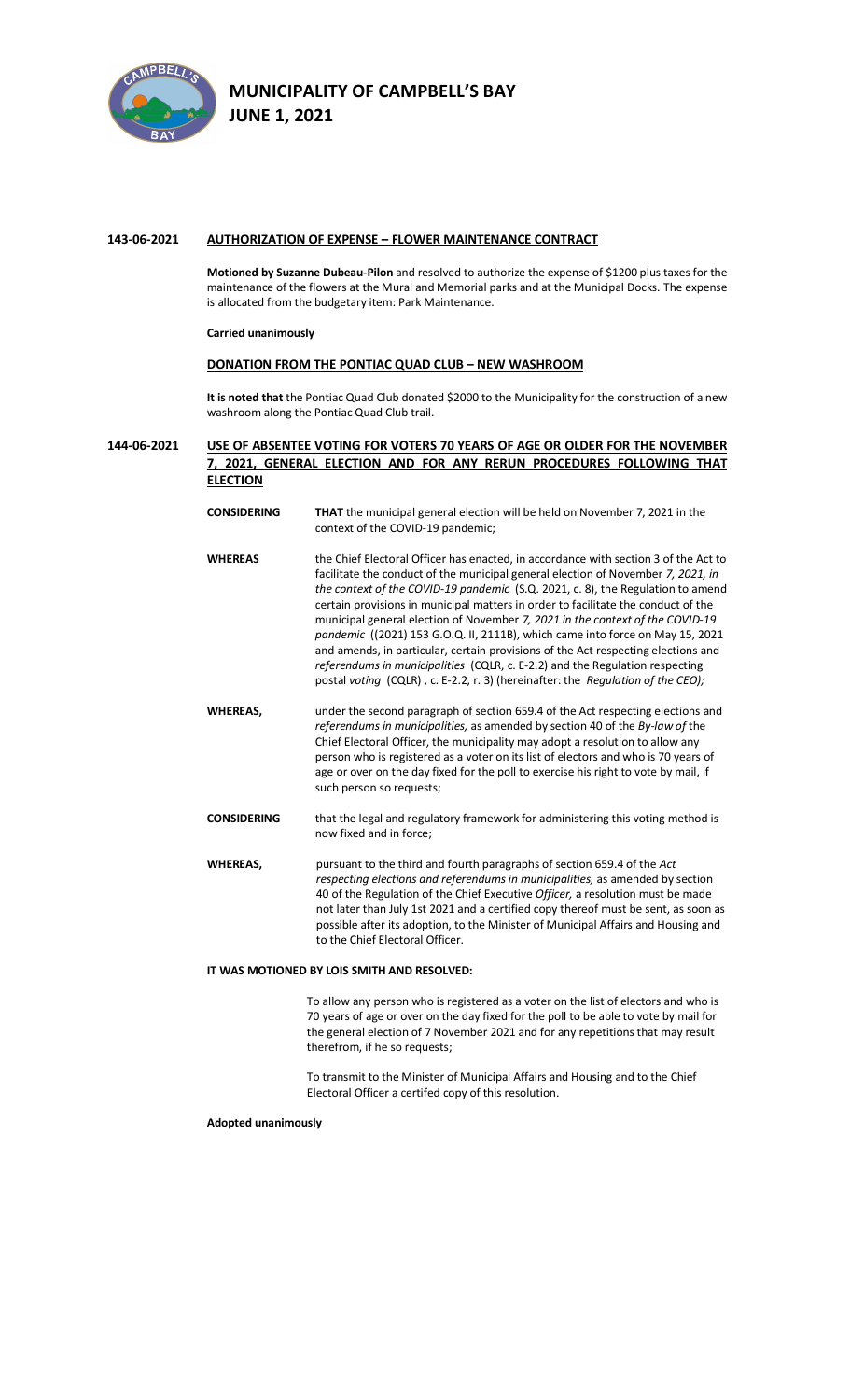

## **145-06-2021 USE OF POSTAL VOTING**

- **WHEREAS** pursuant to section 582.1 of the Act respecting elections and referendums in municipalities, the Minister may, by regulation, establish the terms and conditions under which the right to vote of a person who is registered as an elector or a person qualified to vote on the list of electors or referendums in a capacity other than that of a domiciled person may be exercised by mail;
- **WHEREAS** under the provisions of section 659.4 of the Act respecting elections and referendums in municipalities, a resolution must be made not later than 1 July of the calendar year in which a general election is to be held or, in the case of a byelection, not later than the fifteenth day following the day on which the council was notified of the day fixed for the poll. In the case of a referendum poll, the resolution must be made at the meeting of the council at which the date of the poll must be fixed. The same rules apply to a resolution the purpose of which is to terminate a previous resolution.

**IT IS MOTIONED BY JEAN-PIERRE LANDRY AND RESOLVED** to use postal voting for any person entered on the list of electors or referendums as an elector or a person qualified to vote in a capacity other than that of a person domiciled at any poll.

### **Adopted unanimously**

### **SHARE OF THE 2020 REBATE OF MAQ**

**It is noted that** following the renewal of the insurance contract with the Mutuelle des Municipalités du Québec (MMQ), the share allocated to the municipality amounts to \$1,463.

## **146-06-2021 BILL NO. 96 AND BILINGUAL STATUS OF MUNICIPALITIES**

**CONSIDERING** Bill 96, *An Act respecting the official language and commune of Québec, French,* presented at the sitting of the National Assembly of Québec on May 13, 2021;

**CONSIDERING** that according to data from the 2016 Census, 59.4% of the Pontiac population has English as their first official language spoken;

**CONSIDERING** that several municipalities in the MRC Pontiac benefit from "bilingual status" because they meet the threshold established to obtain this status (population composed of at least 50% + 1 of citizens with English as their first language);

### **It is motioned by Stephanie Hebert-Shea and resolved:**

**THAT** the Municipality of Campbell's Bay declares the importance for the eligible municipalities of its territory to maintain the "bilingual status" recognized to them under section 29.1 of the Charter of the French Language;

**THAT** the citizens and council of the Municipality of Campbell's Bay consider this recognition to be essential and to reflect the presence and contribution to the development of the MRC of the French and English-speaking communities of the territory;

**THAT** a copy of this resolution be sent to the Minister of Justice of Québec, to the Minister responsible for the Outaouais region, to the Fédération Québécoise des Municipalités (FQM), to the Member for Pontiac, Mr. André Fortin, to the Member of parliament for Pontiac, Mr. Will Amos, and to the local municipalities situated in the territory of the MRC.

Carried unanimouly

### **UNOFFICIAL TRANSLATION PROJET DE LOI NO. 96 ET STATUT BILINGUE DE MUNICIPALITÉS**

**CONSIDÉRANT** le projet de loi 96, *Loi sur la langue officielle et commune du Québec, le français,* présenté à la séance du 13 mai 2021 de l'Assemblée nationale du Québec ;

**CONSIDÉRANT** que selon les donnéestirées du recensement de 2016, 59.4% de la population du Pontiac a l'anglais comme première langue officielle parlée ;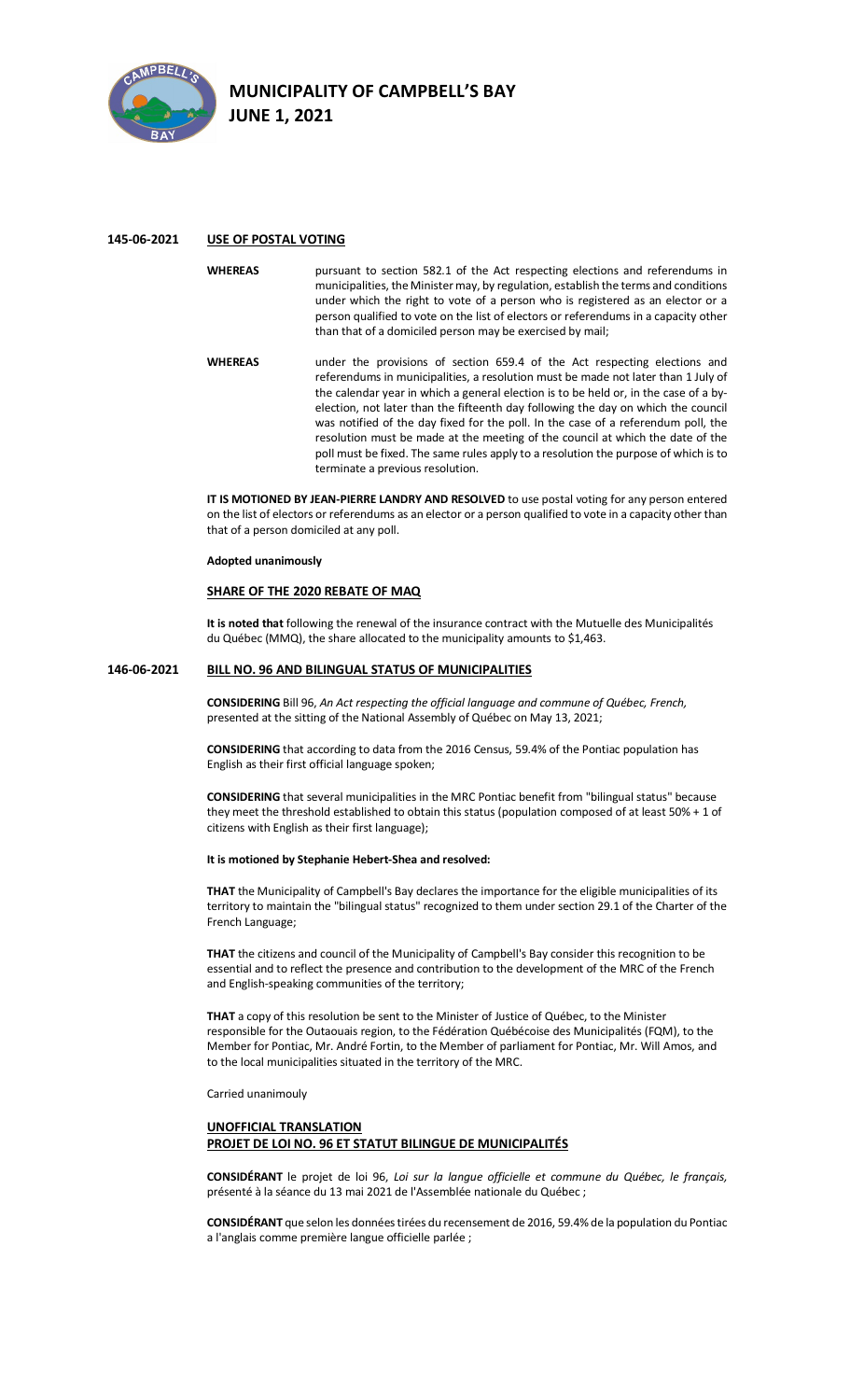

**CONSIDÉRANT** que plusieurs municipalités de la MRC de Pontiac bénéficient du « statut bilingue » du fait qu'elles rencontrent le seuil établi pour obtenir ce statut (population composée d'au moins 50% + 1 de citoyens ayant l'anglais comme langue maternelle) ;

#### **Il est proposé par Stéphanie Hébert-Shea et résolu :**

**QUE** la Municipalité de Campbell's Bay déclare l'importance pour les municipalités admissibles de son territoire de conserver le « statut bilingue » leur ayant été reconnu en vertu de l'article 29.1 de la Charte de la langue française ;

**QUE** les citoyens et le conseil de la Municipalité de Campbell's Bay considèrent cette reconnaissance comme primordiale et comme le reflet de la présence et de l'apport au développement de la MRC des communautés francophone et anglophone du territoire ;

**QUE** copie de la présente résolution soit transmise au Ministre de la Justice du Québec, au Ministre responsable de la région de l'Outaouais, à la Fédération québécoise des municipalités (FQM), au Député de Pontiac M. André Fortin, au Député fédéral de Pontiac M. Will Amos et aux municipalités locales situées sur le territoire de la MRC.

### **Adopté à l'unanimité**

## **147-06-2021 06-2021 SUMMER JOB POSTINGS**

**Motioned by Lois Smith** and resolved to extend the deadline for the summer job postings by 2 weeks.

**Carried unanimously**

### **148-06-2021 RESIGNATION OF ADMINISTRATIVE ASSISTANT ACCOUNTING, MRS. SYLVIE BENOIT**

**Motioned by Stephanie Hebert-Shea** and resolved to accept the resignation of Mrs. Sylvie Benoit, administrative assistant/accounting position as of June 30, 2021.

**It is also resolved** to accept Mrs. Benoit proposal regarding the transition of the new employee extending beyond her end of employment date of June 30 2021 at \$25/hour, Tuesday to Thursday.

**It is resolved** to accept Mrs. Benoit proposal as Secretary of Elections at \$25/hour.

**Carried unanimously**

### **149-06-2021 POSTING OF ADMINISTRATIVE ASSISTANT AND ACCOUNTING**

**Motioned by Suzanne Dubeau Pilon** and resolved to post the administrative assistant-accounting position.

### **Carried unanimously**

### **150-06-2021 SELECTION COMMITTEE – ADMINISTRATIVE ASSISTANT ACCOUNTING**

**Motioned by Tim Ferrigan** and resolved that the following be part of the selection committee for the new administrative assistant accounting position.

Sarah Bertrand, Dg Maurice Beauregard, Mayor Jean-Pierre Landry, Councillor Alicia Jones, Dg, Iles-aux-Allumettes

**Carried unanimously**

### **SECURITY**

### **151-06-2021 CHIEF'S MONTHLY REPORT**

**Motioned by Stephanie Hebert-Shea** and resolved to accept the Chief's monthly report for May 2021.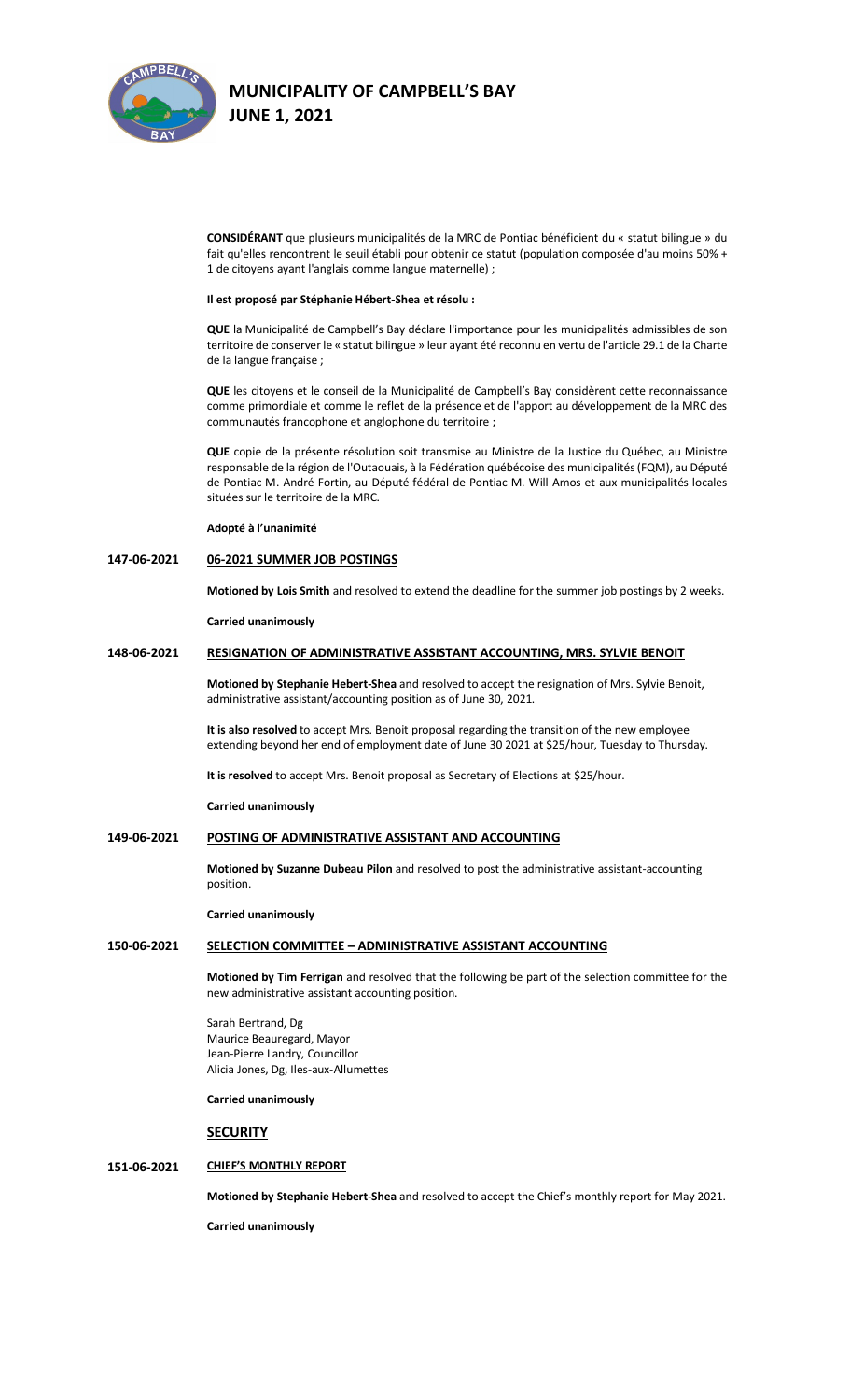

### **152-06-2021 AUTHORIZATION OF EXPENSE – PORTABLE PUMP**

**Motioned by Jean-Pierre Landry** and resolved to purchase a new portable pump for the for department as budgeted for the amount of \$100 000 plus taxes. This pump will replace the current J-32 pump. The expense is allocated from the budgetary item Fire – equipment.

### **Carried unanimously**

### **CORRESPONDANCE**

**It is noted that** the correspondence is read to Council.

### **153-06-2021 RESOLUTION OF SUPPORT – MRC PONTIAC – C.M. 2021-04-22 REGARDING THE NAVIGATION OF THE OTTAWA RIVER AND WHITEWATER REGION**

**WHEREAS** the federal government amended the Canada Shipping Act in 2018/2019 to give the Minister of Transportation broad powers over Canada's waterways;

**WHEREAS** in 2019 Minister Garneau issued orders shutting down the Ottawa River due to flooding with devastating impacts to the whitewater tourism industry;

**WHEREAS** whitewater tourism operators are skilled and know the Ottawa River; they depend on early training during high water and assist the Township of Whitewater Region with the provision of boats and trained operators in emergency situations;

**WHEREAS** the Township of Whitewater Region has called on Canada's Minister of Transportation to ensure whitewater tourism operators, including Wilderness Tours and Owl Rafting, are dully consulted prior to any and all navigational bans on the Ottawa River;

**WHEREAS** the Township of Whitewater Region has requested to Canada's Minister of Transportation that the whitewater/rapids portion of the Ottawa River, in the area of Lot 28, Con EFB (Westmeath) to Lot 13, Con 11 (Ross), from the top of McCoy Chute to the end of the fast water as the river flows into Rocher-Fendu Lake, be generally excluded from future interim orders and navigational bans;

**Motioned by Jean-Pierre Landry** and resolved that the Municipality of Campbell's Bay Council support resolution C.M. 2021-04-22 of the MRC Pontiac as well as resolution no 2021-4442 adopted by the Township of Whitewater Region;

**It was further resolved that** the MRC Pontiac call on Canada's Minister of Transport to ensure whitewater tourism operators, including Wilderness tours and Owl Rafting, as well as Pontiac whitewater Tourism Operators, specifically Esprit Rafting, HorizonX and Rafting Momentum, as well as the Municipality of Île-du-Grand-Calumet, are dully consulted prior to any and all navigational bans on the Ottawa River and that the whitewater/rapids portion of the Ottawa River, in the area of Lot 28, Con EFB (Westmeath) to Lot 13, Con 11 (Ross), from the top of McCoy Chute to the end of the fast water as the river flows into Rocher-Fendu Lake, be generally excluded from future interim orders and navigational bans;

**It was further resolved that** a copy of this resolution be sent to the Minister of Transport of Canada and the Township of Whitewater Region.

#### **Carried unanimously**

## **154-06-2021 SUPPORT - RESOLUTION MRC DE PONTIAC C.M. 201-04-29 AND MRC DE MARIA-CHAPDELAINE (REQUEST TO DECENTRALIZE THE QUEBEC HEALTH SYSTEM IN ORDER TO PROMOTE LOCAL GOVERNANCE**

**It is motioned by Jean-Pierre Landry** and resolved that the Municipality of Campbell's Bay support resolution no 62-03-21 adopted by the MRC de Maria-Chapdelaine as well the resolution C.M. 2021-04- 29 of the MRC Pontiac asking to decentralize the health system of Québec in order to promote local governance and to support the recommendations issued by the *Regroupement québécois des médecins for decentralization health care.*